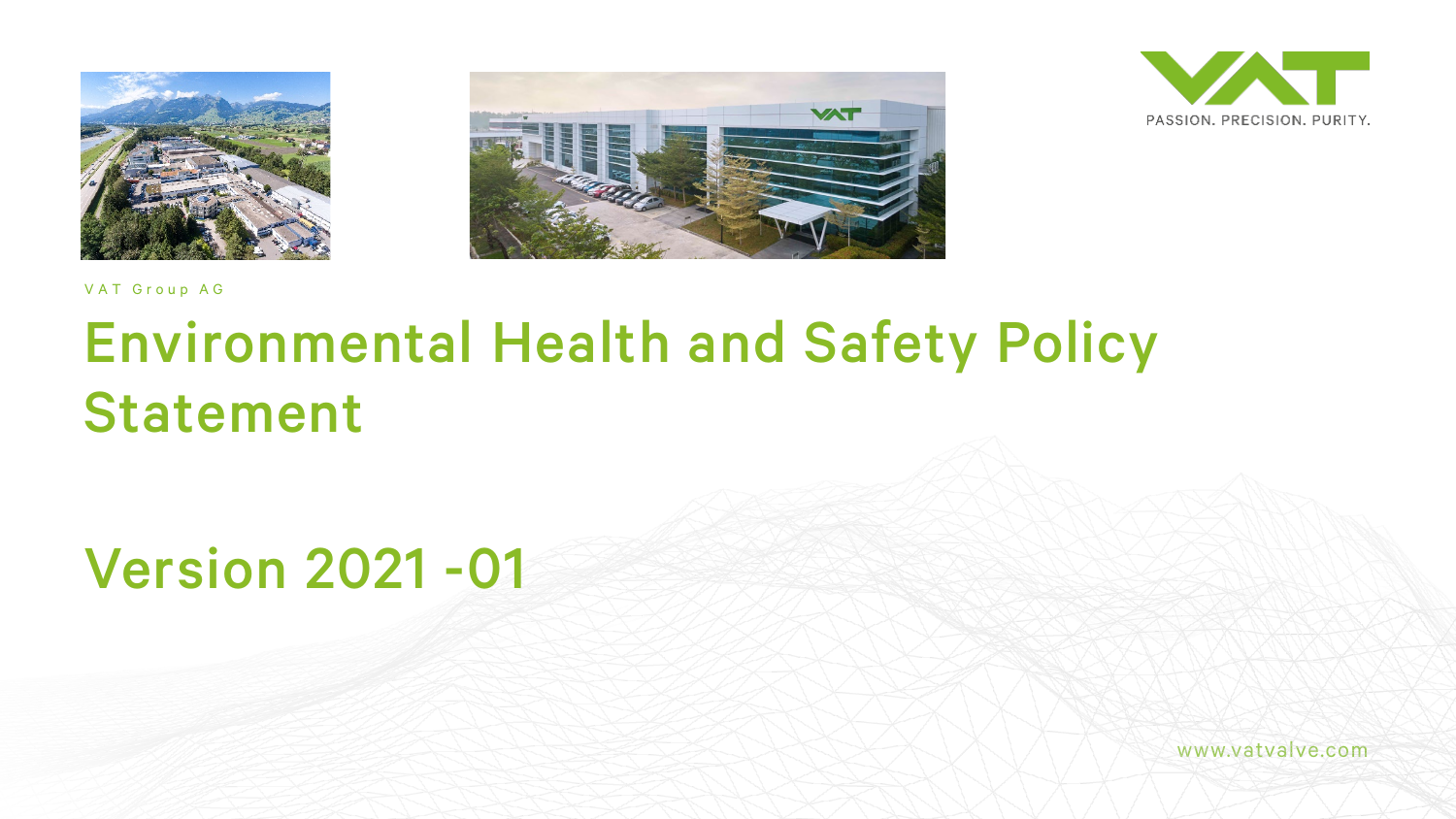## Environmental Health and Safety Policy Statement - Guiding Values



2

Our business success is not just the result of high-quality products. It is just as much based on an above-average effort when it comes to the environment and workplace safety. Our management and all employees are fully committed to keep to relevant laws and regulations regarding environmental protection and occupational safety.

From the development of our products and processes through production and distribution, we adhere to these goals consistently. The company provides the necessary personal and monetary resources. In a modern infrastructure, VAT has highly effective, environmentally friendly and safe manufacturing facilities.

We as VAT Group AG are strongly committed to conducting sustainable development on society, environment and society.

Please note: We are ISO 9001:2015 and 14001:2015 certified.

As you can see on our company web-side.